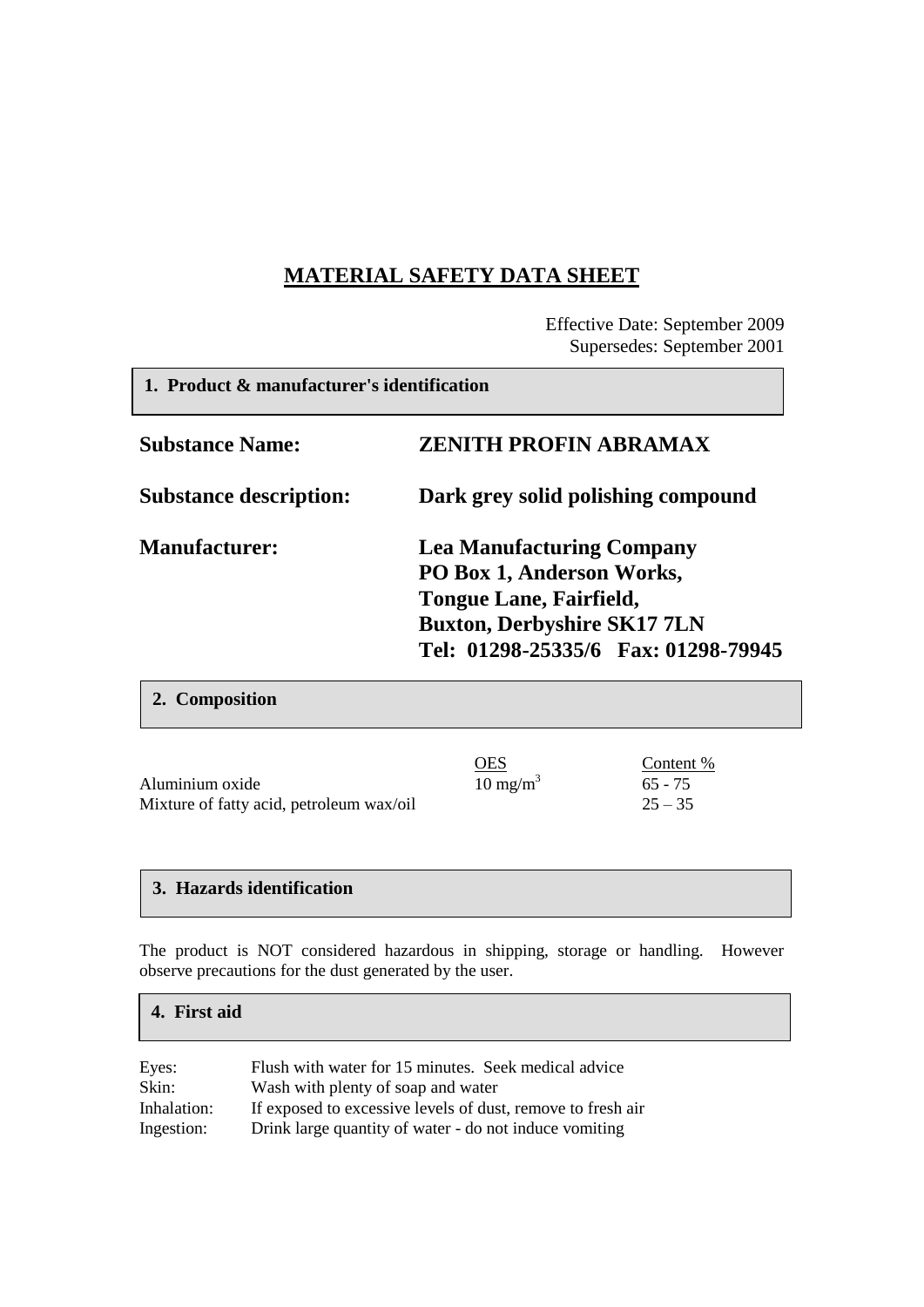### **5. Fire fighting measures**

| Properties:           | Flash point $>190^{\circ}$ C                              |
|-----------------------|-----------------------------------------------------------|
| Extinguishing agents: | $CO2$ , water fog, or dry powder                          |
| Combustion products:  | At high temperature, product may emit carbon monoxide and |
|                       | carbon dioxide                                            |

#### **6. Accidental release measures**

Non hazardous, but do not wash into sewer. Scoop up material for re-use, reclaim or proper disposal. Spillage may cause slippery floors.

### **7. Handling and storage**

Storage temperature - ambient.

General: Keep out of sun and away from heat sources as product may melt. Observe all safeguards for container residue until cleaned or destroyed.

### **8. Personal protection. Exposure control**

Local exhaust ventilation should be provided to maintain exposure level below the OES (Occupational exposure standard) during use. Where LEV cannot be provided, use a suitable respirator. Use safety glasses/goggles, rubber gloves and overalls. Change overalls when contaminated with compound.

### **9. Physical and chemical properties**

Solid Compositions

| Physical aspect:     | Solid grease bar                   |
|----------------------|------------------------------------|
| Odour:               | Mild                               |
| Colour:              | Dark grey solid polishing compound |
| Boiling point:       | N/A                                |
| S.G.                 | >1.6                               |
| Vapour pressure:     | N/A                                |
| Viscosity:           | N/A                                |
| Solubility in water: | Negligible                         |
| pH value:            | N/A                                |
| Flash point:         | N/A                                |
| Melting point:       | $>52^{\circ}C$                     |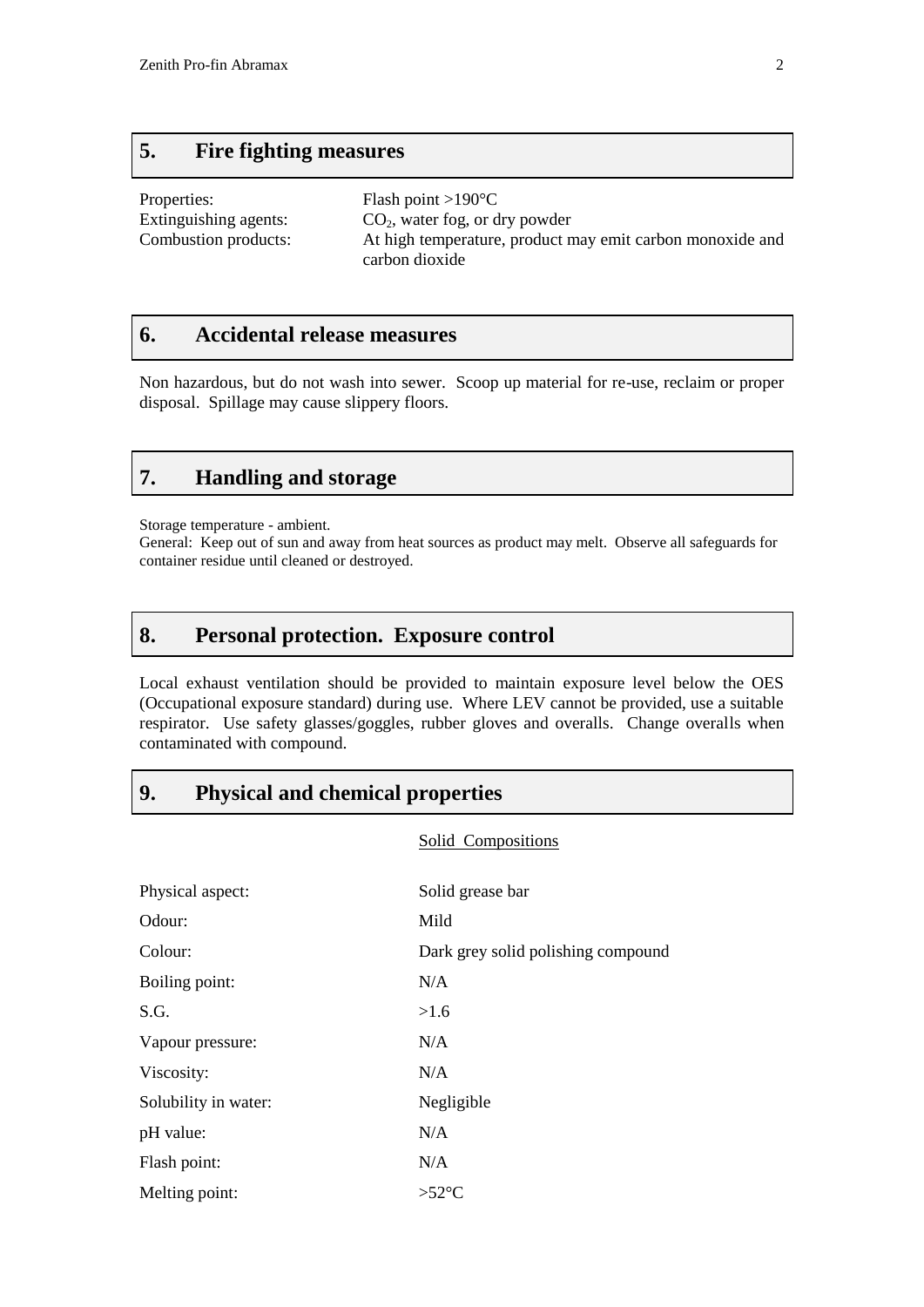# **10. Stability and reactivity**

Stable and hazardous polymerisation will not occur. No incompatibility anticipated during normal industrial use.

### **11. Toxicological information**

Non-toxic but may cause eye or skin irritation.

# **12. Ecological information**

Avoid washing into sewer. Biodegradable.

### **13. Disposal considerations**

Product in original form is non-hazardous. Dispose of in accordance with local regulations for non-hazardous waste.

# **14. Transport information**

Non-hazardous.

### **15. Regulatory information**

| Label for supply: | Not necessary                                                |
|-------------------|--------------------------------------------------------------|
| Risk phrases:     | N/A                                                          |
| Safety phrases:   | S24: Avoid contact with skin<br>S25: Avoid contact with eyes |

# **16. Other information**

| User Notes;                 | This information is based on the current state of our<br>knowledge, and is intended to describe the product from the<br>view-point of safety requirements. |
|-----------------------------|------------------------------------------------------------------------------------------------------------------------------------------------------------|
| <b>Information Sources:</b> | Health and Safety Guidance Note EH40<br>Occupational Exposure Limits,<br>Croners Reference, and our Raw Material Suppliers' Data Sheets                    |

#### **WARRANTY**